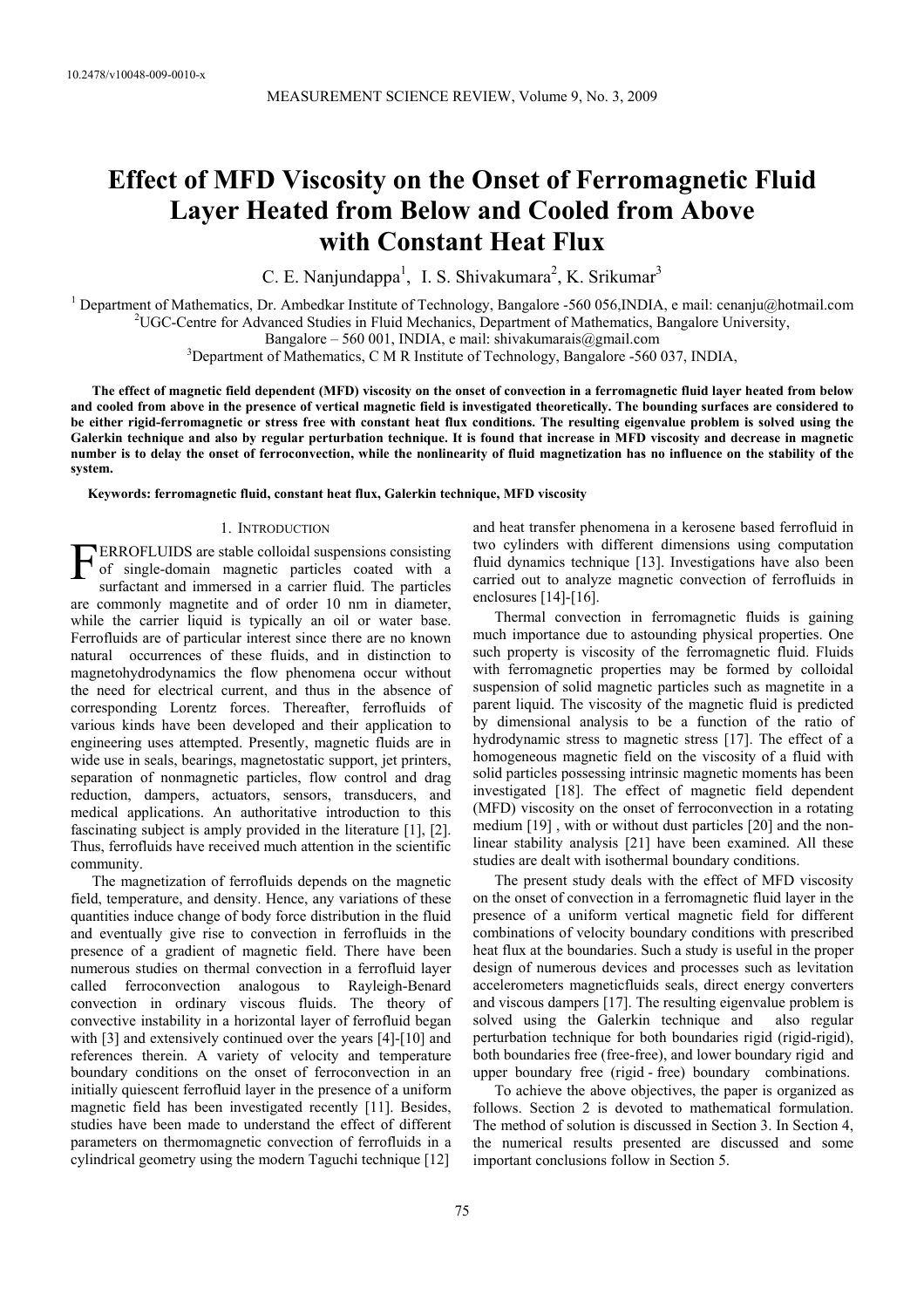# 2. MATHEMATICAL FORMULATION

The system under consideration is an initially quiescent horizontal ferrofluid layer of characteristic thickness *d* in the presence of an applied magnetic field  $H_0$  in the vertical direction. The lower and the upper boundaries are maintained at constant temperature  $T_0$  and  $T_1$  (<  $T_0$ ) respectively, and thus constant temperature difference  $\Delta T = T_1 - T_0$  is maintained between the boundaries. A Cartesian co-ordinate system  $(x, y, z)$  is used with the origin at the bottom of the layer and z-axis is directed vertically upward. Gravity acts in the negative z-direction,  $\vec{g} = -g \hat{k}$ , where  $\hat{k}$  is the unit vector in the z-direction. The fluid is assumed to be incompressible having variable viscosity, given by  $\eta = \eta_0 (1 + \vec{\delta} \cdot \vec{B})$ , where  $\overrightarrow{\delta}$  is the variation coefficient of magnetic field dependent viscosity and is considered to be isotropic [19],  $\eta_0$  is taken as viscosity of the fluid when the applied magnetic field is absent and  $\vec{B} = (B_x, B_y, B_z)$  is the magnetic induction. Experimentally, it has been demonstrated that the magnetic viscosity has got exponential variation, with respect to magnetic field [22]. As a first approximation for small field variation, linear variation of magnetic viscosity has been used. The equations governing the flow of an incompressible ferrofluid are [1,2] :

$$
\nabla \cdot \vec{q} = 0 \tag{1}
$$

$$
\rho_0 \left[ \frac{\partial \vec{q}}{\partial t} + (\vec{q} \cdot \nabla) \vec{q} \right] = -\nabla p + \rho \vec{g} + 2\nabla \cdot [\eta \underline{D}] + \mu_0 (\vec{M} \cdot \nabla) \vec{H},
$$
\n(2)

$$
\left[\rho_0 C_{V,H} - \mu_0 \vec{H} \cdot \left(\frac{\partial \vec{M}}{\partial T}\right)_{V,H} \right] \frac{DT}{Dt} + \mu_0 T \left(\frac{\partial \vec{M}}{\partial T}\right)_{V,H} \cdot \frac{D\vec{H}}{Dt} = k_t \nabla^2 T,
$$
\n(3)

$$
\rho = \rho_0 \left[ 1 - \alpha_t (T - T_0) \right],\tag{4}
$$

$$
\nabla \cdot \vec{B} = 0 \ , \ \nabla \times \vec{H} = 0 \ \text{ or } \ \vec{H} = \nabla \varphi \ , \qquad (5a,b)
$$

$$
\vec{B} = \mu_0 \left( \vec{M} + \vec{H} \right),\tag{6}
$$

$$
\vec{M} = \frac{\vec{H}}{H} M\left(H, T\right),\tag{7}
$$

$$
M = M_0 + \chi (H - H_0) - K(T - T_0).
$$
 (8)

Here,  $\vec{q} = (u, v, w)$  is the velocity vector,  $\vec{M}$ the. magnetization,  $\vec{H}$  the magnetic intensity of the fluid, *p* the pressure, *t* the time,  $D = [\nabla \vec{q} + (\nabla \vec{q})^T]/2$  the rate of strain tensor,  $\rho$  the fluid density,  $\rho_0$  the density at  $T = T_0$ ,  $\mu_0$  the

magnetic permeability of vacuum,  $k_t$  the thermal conductivity of the fluid,  $C_{V,H}$  the specific heat at constant volume and magnetic field,  $\alpha_t$  the thermal expansion coefficient,  $\varphi$  the magnetic potential,  $\chi = (\partial M / \partial H)_{H_0, T_0}$  the magnetic susceptibility,  $K = -(\partial M / \partial T)_{H_0}$ , *T*<sub>0</sub> the pyromagnetic coefficient ,  $\nabla^2 = \frac{\partial^2}{\partial x^2} + \frac{\partial^2}{\partial y^2} + \frac{\partial^2}{\partial z^2}$  the Laplacian operator and  $M_0 = M(H_0, T_0)$ .

It is clear that there exists the following solution for the basic state:  $\vec{a}$ 

$$
\vec{q}_b = 0,
$$
\n
$$
p_b(z) = p_0 - \rho_0 g z - \frac{1}{2} \rho_0 \alpha_t g \beta z^2
$$
\n
$$
-\frac{\mu_0 M_0 \kappa \beta z}{(1 + \chi)} - \frac{\mu_0 \kappa^2 \beta^2 z^2}{2(1 + \chi)^2},
$$
\n
$$
T_b(z) = T_0 - \beta z,
$$
\n
$$
\vec{H}_b(z) = \left[ H_0 - \frac{K \beta z}{(1 + \chi)} \right] \hat{k},
$$
\n
$$
\vec{M}_b(z) = \left[ M_0 + \frac{K \beta z}{(1 + \chi)} \right] \hat{k}
$$
\n(9)

where  $\beta = \Delta T/d$  is the temperature gradient and the subscript *b* denotes the basic state. To investigate the conditions under which the quiescent solution is stable against small disturbances, we consider a perturbed state such that

$$
\vec{q} = \vec{q}',\np = p_b(z) + p',\n\eta = \eta_b(z) + \eta',\nT = T_b(z) + T',\n\vec{H} = \vec{H}_b(z) + \vec{H}',\n\vec{M} = \vec{M}_b(z) + \vec{M}'
$$
\n(10)

where  $\vec{q}$ ', p',  $\eta$ ', T',  $\vec{H}$ ' and  $\vec{M}$ ' are perturbed variables and are assumed to be small.

Substituting Eq. (10) into Eqs. (6) and (7), and using Eq.(5), we obtain (after dropping the primes)

$$
H_x + M_x = \left(1 + \frac{M_0}{H_0}\right) H_x,
$$
  
\n
$$
H_y + M_y = \left(1 + \frac{M_0}{H_0}\right) H_y,
$$
  
\n
$$
H_z + M_z = \left(1 + \chi\right) H_z - K T.
$$
\n(11)

Again substituting Eq. (10) into the momentum Eq. (2), linearizing, eliminating the pressure term by operating curl twice and using Eq. (11) the z-component of the resulting equation can be obtained as ( after dropping the primes )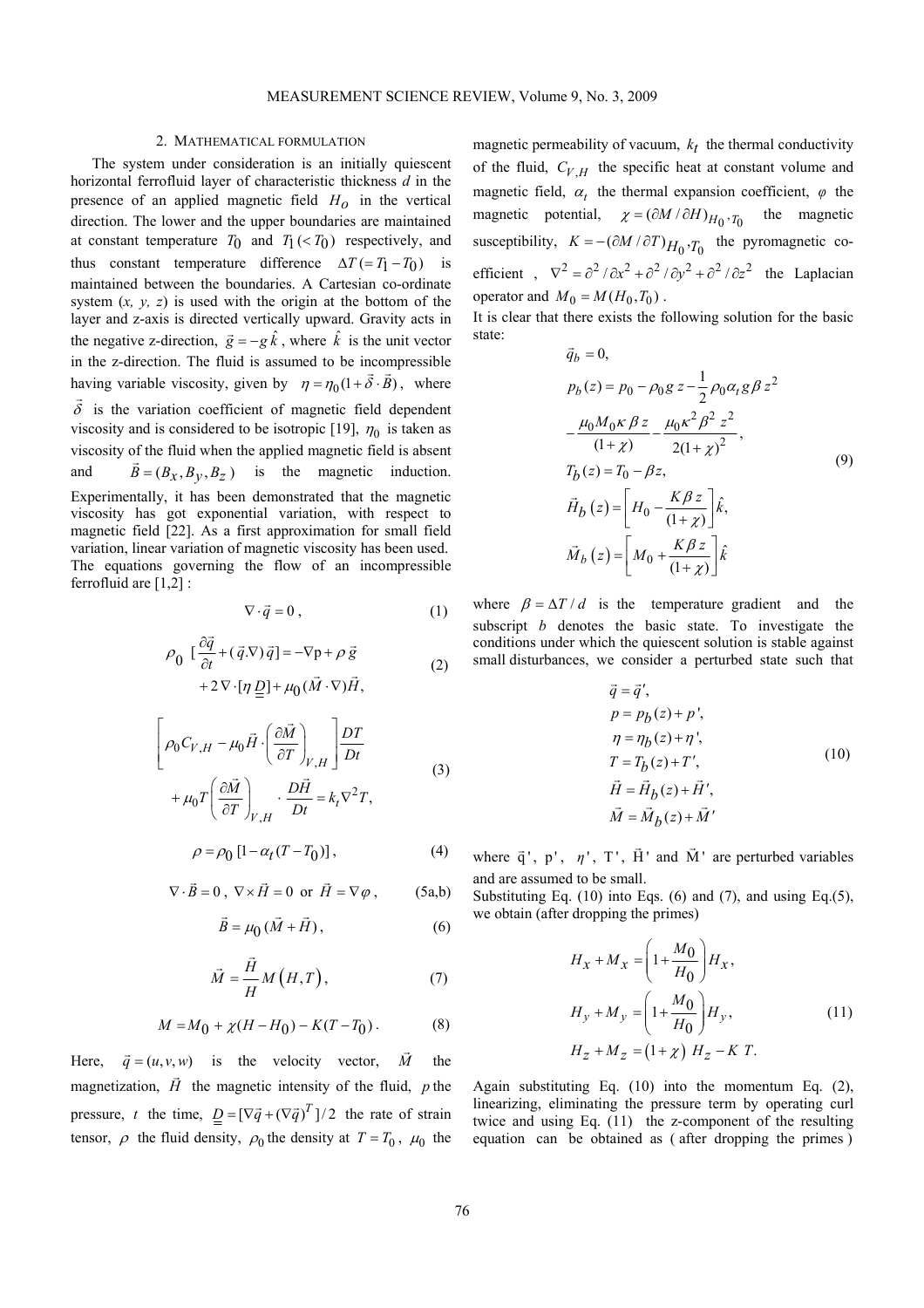$$
\left(\rho_0 \frac{\partial}{\partial t} - \eta_b \nabla^2\right) \nabla^2 w = -\mu_0 K \beta \frac{\partial}{\partial z} \left(\nabla_h^2 \varphi\right) + \frac{\mu_0 K^2 \beta}{1 + \chi} \nabla_h^2 T + \rho_0 \alpha_t g \nabla_h^2 T
$$
\n(12)

where  $\nabla_h^2 = \frac{\partial^2}{\partial x^2} + \frac{\partial^2}{\partial y^2}$  is the horizontal Laplacian operator and  $\eta_b = \eta_0 [1 + \delta \mu_0 (M_0 + H_0)]$ .

The energy Eq. (3), after using Eq. (10) and linearizing, takes the form (after dropping the primes)

$$
\rho_0 C_0 \frac{\partial T}{\partial t} - \mu_0 T_0 K \frac{\partial}{\partial t} \left( \frac{\partial \varphi}{\partial z} \right) =
$$
\n
$$
\left[ \rho_0 C_0 - \frac{\mu_0 T_0 K^2}{1 + \chi} \right] w \beta + k_1 \nabla^2 T
$$
\n(13)

where  $\rho_0 C_0 = \rho_0 C_{V,H} + \mu_0 H_0 K$ . Equations 5(a, b), after substituting Eq.  $(10)$  and using Eq.  $(11)$ , may be written as

$$
\left(1 + \frac{M_0}{H_0}\right) \nabla_h^2 \varphi + (1 + \chi) \frac{\partial^2 \varphi}{\partial z^2} - K \frac{\partial T}{\partial z} = 0.
$$
\n(14)

Since the principle of exchange of stability is valid [3], the normal mode expansion of the dependent variables is assumed in the form

$$
\{w, T, \varphi\} = \{W(z), \Theta(z), \Phi(z)\} \exp[i(\ell x + my)] \tag{15}
$$

where  $\ell$  and *m* are wave numbers in the *x* and *y* directions, respectively. On substituting Eq. (15) into Eqs. (12) - (14) and non-dimesionalizing the variables by setting

$$
(x^*, y^*, z^*) = \left(\frac{x}{d}, \frac{y}{d}, \frac{z}{d}\right),
$$
  
\n
$$
W^* = \frac{d}{\rho}W,
$$
  
\n
$$
\Theta^* = \frac{\kappa}{\beta v d} \Theta,
$$
  
\n
$$
\Phi^* = \frac{1 + \chi}{K \beta v d^2} \Phi \quad \text{and}
$$
  
\n
$$
\delta^* = \mu_0 H_0 (1 + \chi) \delta
$$

where  $v = \eta_0 / \rho_0$  is the kinematic viscosity and  $\kappa = k_t / \rho_0 C_0$ is the effective thermal diffusivity, we obtain

$$
(1+\delta)(D^{2}-a^{2})^{2}W + a^{2}RM_{1}D\Phi - a^{2}R(1+M_{1})\Theta = 0
$$
\n(17)

$$
(D2 – a2) \Theta + (1 – M2)W = 0
$$
 (18)

$$
(D2 - a2M3)\Phi - D\Theta = 0.
$$
 (19)

Here,  $D = d/dz$  is the differential operator,  $a = \sqrt{\ell^2 + m^2}$  is the overall horizontal wavenumber,  $R = \alpha_t g \beta d^4 / v \kappa$  is the thermal Rayleigh number,  $M_1 = \mu_0 K^2 \beta / (1 + \chi) \alpha_t \rho_0 g$  is the magnetic number,  $M_2 = \mu_0 T_0 K^2 / \rho_0 C_0 (1 + \chi)$  is the magnetic parameter and  $M_3 = (1 + M_0 / H_0) / (1 + \chi)$  is the measure of nonlinearity of magnetization. The typical value of  $M<sub>2</sub>$  for magnetic fluids with different carrier liquids turns out to be of the order of  $10^{-6}$  and hence its effect is neglected as compared to unity.

The bounding surfaces (rigid or free) of the ferrofluid layer are considered to be ferromagnetic and insulated to temperature perturbations. Thus, on the rigid boundary,  $W = DW = \Phi = D\Theta = 0$  and on the stress-free boundary

$$
W = D^2 W = D\Phi = D\Theta = 0.
$$

# 3. METHOD OF SOLUTION

Equations  $(17) - (19)$  together with the corresponding boundary conditions constitute an eigenvalue problem with *R* as an eigenvalue. The method of solution is described in the following sub-sections.

## *3.1 Solution by galerkin technique*

The Galerkin method is used to solve this problem as explained [23]. In this method, the test (weighted) functions are the same as the base (trial) functions. Accordingly, *W* , Θ and Φ are written as

$$
W = \sum_{i=1}^{n} A_i W_i(z),
$$
  
\n
$$
\Theta(z) = \sum_{i=1}^{n} C_i \Theta_i(z),
$$
  
\n
$$
\Phi(z) = \sum_{i=1}^{n} D_i \Phi_i(z)
$$
\n(20)

where  $A_i$ ,  $C_i$  and  $D_i$  are the unknown constants to be determined. The base functions  $W_i(z)$ ,  $\Theta_i(z)$  and  $\Phi_i(z)$  are generally chosen such that they satisfy the corresponding boundary conditions but not the differential equations.

For rigid-rigid, rigid-free and free-free boundaries the base the base functions are, respectively

$$
W_i = (z^4 - 2z^3 + z^2) T_{i-1}^*,
$$
  
\n
$$
\Theta_i = z^2 (1 - 2z/3) T_{i-1}^*,
$$
  
\n
$$
\Phi_i = (z^2 - z)(z - 2) T_{i-1}^*.
$$
  
\n
$$
W_i = (2z^4 - 5z^3 + 3z^2) T_{i-1}^*,
$$
  
\n
$$
\Phi_i = z^2 (1 - 2z/3) T_{i-1}^*,
$$
  
\n
$$
\Phi_i = z^2 (1 - 2z/3) T_{i-1}^*.
$$
  
\n(22)

and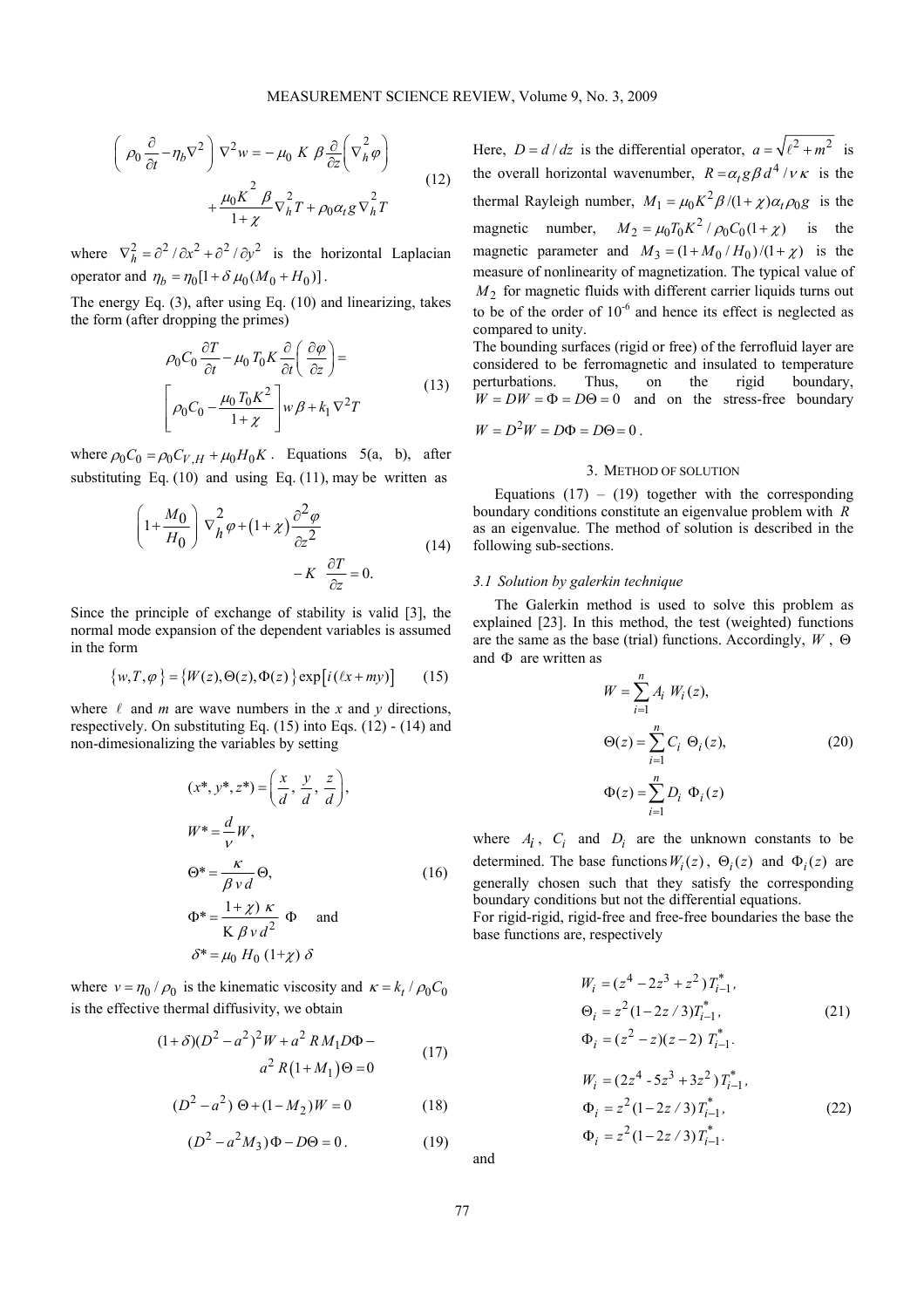$$
W_i = (z^4 - 2z^3 + z)T_{i-1}^*,
$$
  
\n
$$
\Theta_i = z^2 (1 - 2z/3)T_{i-1}^*,
$$
  
\n
$$
\Phi_i = z^2 (1 - 2z/3)T_{i-1}^*
$$
\n(23)

where  $T_i^*$ 's are the modified Chebyshev polynomials. The above trial functions satisfy all the boundary conditions. Multiplying Eq. (17) by  $W_i(z)$ , Eq. (18) by  $\Theta_i(z)$  and Eq. (19) by  $\Phi_i(z)$ ; performing the integration by parts with respect to z between  $z = 0$  and  $z = 1$  and using the boundary conditions, we obtain a system of linear homogeneous algebraic equations in  $A_i$ ,  $C_i$  and  $D_i$ . A non-trivial solution to these equations leads to a relation involving the physical parameters  $R$ ,  $\delta$ ,  $M_1$ ,  $M_3$  and the wave number *a* in the form  $f(R, \delta, M_1, M_3, a) = 0$ . The critical value of R (i.e.,  $R_c$ ) is determined numerically with respect to *a* for different values of  $\delta$ ,  $M_1$  and  $M_3$ .

#### *3.2 Solution by regular perturbation technique*

Since the critical wave number is negligibly small when the boundaries are insulated to temperature perturbations (i.e.,  $D\Theta = 0$  at  $z = 0, 1$ ), the eigenvalue problem is also solved analytically using regular perturbation technique with wave number *a* as a perturbation parameter. Accordingly, the variables  $W$ ,  $\Theta$  and  $\Phi$  are expanded in powers of  $a^2$  as

$$
(W, \Theta, \Phi) = (W_0, \Theta_0, \Phi_0) + a^2 (W_1, \Theta_1, \Phi_1) + \cdots (24)
$$

Substituting Eq.  $(24)$  into Eqs. $(17)$  -  $(19)$  as well as in the boundary conditions, the terms of different orders are collected and solved. The solution to the zero-th order equations for rigid-rigid and rigid- free boundaries is found to be  $W_0 = 0$ ,  $\Theta_0 = 1$  and  $\Phi_0 = 0$ , while the solution for freefree boundaries is given by  $W_0 = 0$ ,  $\Theta_0 = 1$  and  $\Phi_0 = 1$ . The general solution for velocity at the first order for rigid-rigid, rigid-free and free-free boundary conditions, respectively is given by

$$
W_1 = \frac{R\left(1 + M_1\right)\left(z^4 - 2\,z^3 + z^2\right)}{24\left(1 + \delta\right)},\tag{25a}
$$

$$
W_1 = \frac{R(1+M_1)(2z^4 - 5z^3 + 3z^2)}{24(1+\delta)}
$$
 (25b)

and

$$
W_1 = \frac{R(1+M_1)(z^4 - 2z^3 + z)}{24(1+\delta)}.
$$
 (25c)

An expression for the critical Rayleigh number for rigid-rigid, rigid-free and free-free boundary conditions is obtained from the solvability condition

$$
1 = \int_{0}^{1} W_1 dz
$$
, (26)

respectively, in the form

$$
R_c = \frac{720(1+\delta)}{(1+M_1)},
$$
 (27a)

$$
R_c = \frac{320(1+\delta)}{(1+M_1)}
$$
 (27b)

and

$$
R_c = \frac{310(1+\delta)}{(1+M_1)}.
$$
 (27c)

It is interesting to check the above relations for some special cases. Letting  $\delta = 0$ , Eqs. (27a,b,c) respectively, reduce to

$$
R_c = \frac{720}{(1 + M_1)},
$$
 (28a)

$$
R_c = \frac{320}{(1 + M_1)},
$$
 (28b)

$$
R_c = \frac{120}{(1 + M_1)}
$$
 (28c)

and thus recovering the results for the case of constant viscosity [11]. When  $M_1 = 0$  (i.e. ordinary viscous fluid), Eqs. (28a,b,c) reduce to the critical Rayleigh numbers of  $R_c = 720$ , 320 and 120 which are the known exact values for the rigid-rigid, rigid-free and free-free boundaries, respectively. From Eqs. (27a,b,c), it is interesting to note that the nonlinearity of fluid magnetization (i.e.,  $M_3$ ) has no effect on the onset of convection; a result which is revealed by numerical computations carried out in the previous section. Since at the onset of convection  $a_c = 0$  (very large wave length), one would expect that  $M_3$  has no effect on the stability of the system (see Eq.19). The numerically computed values of  $R_c$  for different values of  $\delta$  and  $M_1$  are compared in Table 1 with those obtained using regular perturbation technique. We note that the results obtained from simple regular perturbation technique coincide exactly with those obtained from time consuming numerical methods and thus provide a justification for the results obtained analytically.

## 4. RESULTS AND DISCUSSION

The effect of MFD viscosity  $\delta$  on the onset of convection in a ferrofluid layer in the presence of a uniform vertical magnetic field is studied. The boundaries are considered to be insulated to temperature perturbations and the resulting eigenvalue problem is solved numerically using the Galerkin technique as well as analytically by employing regular perturbation technique with wave number as a perturbation parameter. The critical eigenvalue  $R_c$  obtained numerically and analytically for different values of  $M_1$ ,  $\delta$ and for different boundary conditions are presented in Table 1. Since the rigid boundaries suppress the perturbations to a greater extent compared to the free boundaries, we note that the critical Rayleigh number  $R_c$  for rigid-rigid boundaries is the greatest, followed by rigid-free boundaries and the least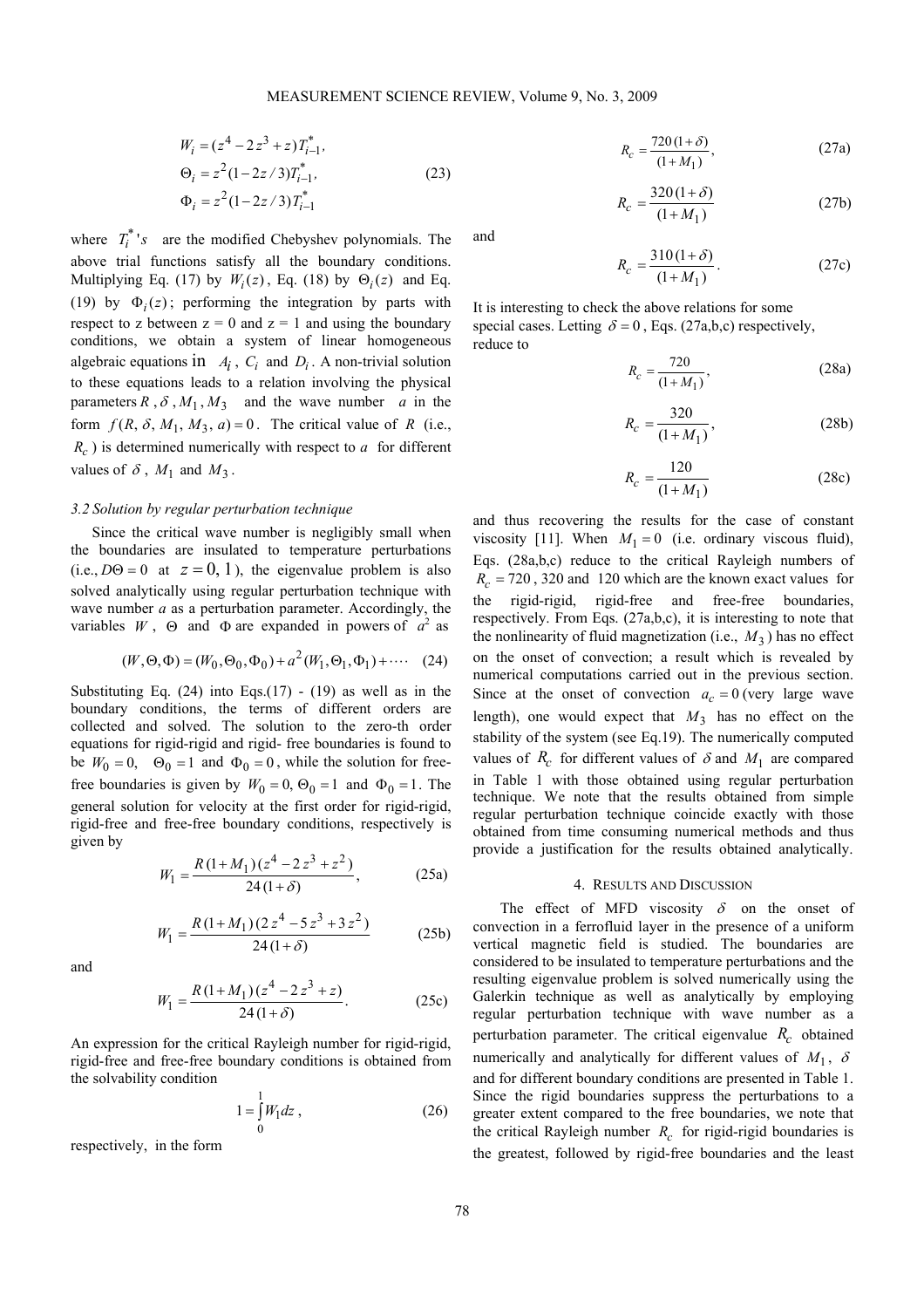for free-free boundaries. The table also predicts the effect of  $\delta$ , which represents the effect of viscosity variation with magnetic field, on the criterion for the onset of convection. We note that increase in  $\delta$ , though the effect is not so significant, has a stabilizing effect on the system. That is, the effect of increase in the value of  $\delta$  is to delay the onset of ferroconvection. An increase in the value of  $M_1$  is to decrease the value of  $R_c$  and thus its effect is to augment ferroconvection due to an increase in the magnetic force.

The vertical velocity eigenfunctions  $W(z)$  for different boundary combinations are presented in Fig.1 and 2 for different values of  $\delta$  and  $M_1$ , respectively. As can be seen, increase in the value of MFD viscosity  $\delta$  (see Fig.1) is to inhibit the ferrofluid flow and hence its effect is to delay the onset of ferroconvection. However, increase in the value of  $M_1$  (see Fig.2) is to accelerate the ferrofluid flow and hence its effect is to hasten the onset of ferroconvection.



Fig.1 Vertical velocity eigenfunction for different values of  $\delta$  when  $M_1 = 2$ 



Fig.2 Vertical velocity eigenfunction for different values of  $M_1$  when  $\delta = 0.02$ 

Table 1. Critical Rayleigh number  $R_c$  for various values of  $M_1$ ,  $\delta$  and for different boundaries

| $M_1$    | Rigid-Rigid boundaries |                 |                 | <b>Rigid-Free boundaries</b> |                 |                 | <b>Free-Free boundaries</b> |                            |                 |
|----------|------------------------|-----------------|-----------------|------------------------------|-----------------|-----------------|-----------------------------|----------------------------|-----------------|
|          | $\delta = 0$           | $\delta = 0.05$ | $\delta = 0.09$ | $\delta = 0$                 | $\delta = 0.05$ | $\delta = 0.09$ | $\delta = 0$                | $\delta = 0.05$            | $\delta = 0.09$ |
|          | $R_c$                  | R.              | $R_c$           | $R_c$                        | $R_c$           | $R_c$           | $R_c$                       | $R_{\scriptscriptstyle c}$ | $R_c$           |
| $\theta$ | 720                    | 756             | 784.8           | 320                          | 336             | 348.8           | 120                         | 126                        | 130.8           |
|          | 360                    | 378             | 392.4           | 160                          | 168             | 174.4           | 60                          | 63                         | 65.4            |
| 2        | 240                    | 252             | 261.6           | 106.66                       | 112             | 116.26          | 40                          | 42                         | 43.6            |
| 3        | 180                    | 189             | 196.2           | 80                           | 84              | 87.2            | 30                          | 31.5                       | 32.7            |
| 4        | 144                    | 151.2           | 156.9           | 64                           | 67.2            | 69.76           | 24                          | 25.2                       | 26.16           |
| 5        | 120                    | 126             | 130.8           | 53.33                        | 56              | 58.13           | 20                          | 21                         | 21.8            |